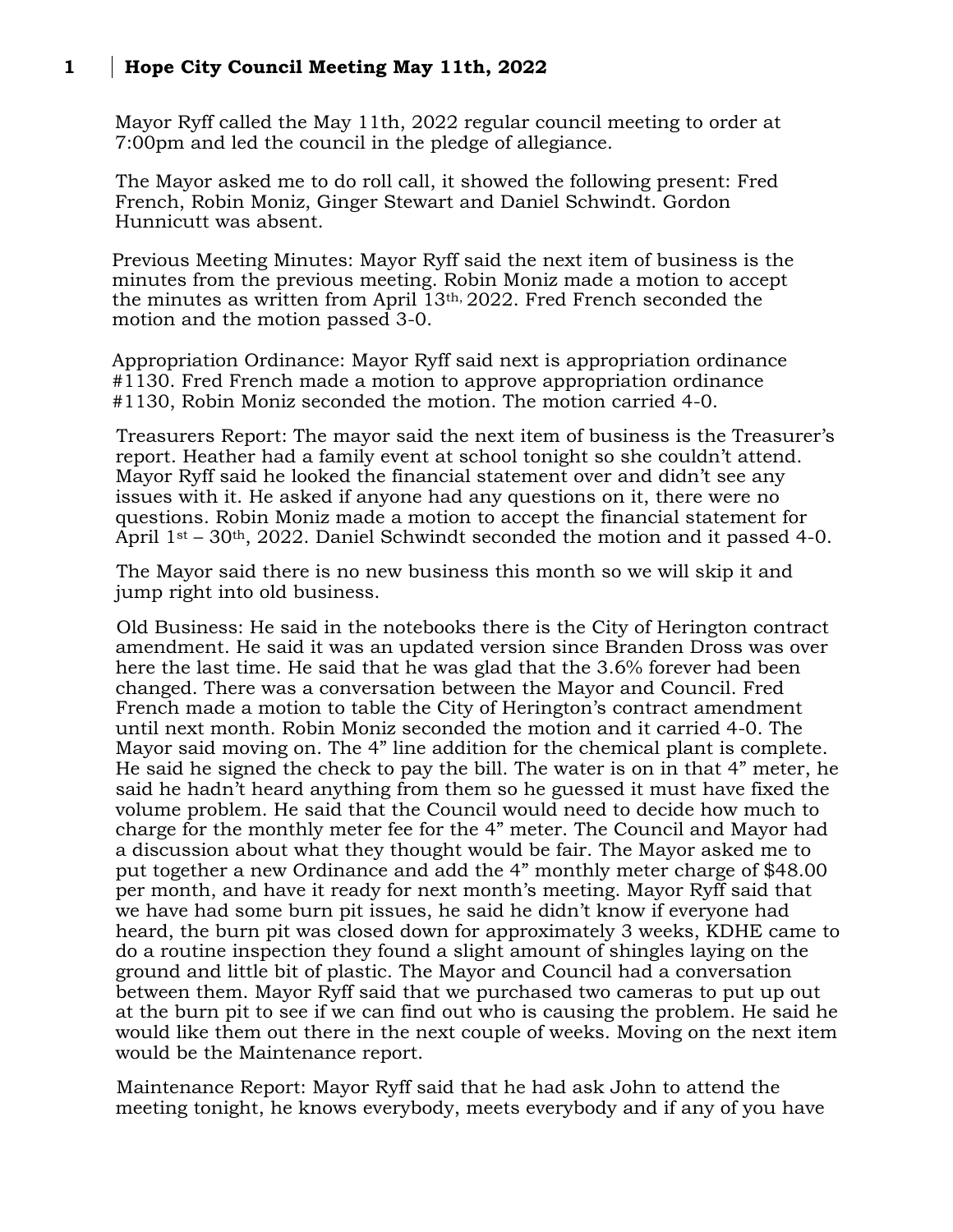## **2 Hope City Council Meeting May 11th, 2022**

an issue now would be a good time to bring it up. The Mayor said he knows that he has been busy mowing and weed-eating all week. Ginger mentioned that they have graduation coming up and wanted to ask if one of the properties on the way to the school could be mowed before graduation. There was a short discussion about mowing the property before the graduation this week. Mayor Ryff said that he does know that John had spent a considerable amount of time next door working on the picnic tables and, replacing boards and sanding off the old paint. Robin helped too and volunteered to paint. The Mayor said the picnic tables look awesome! He said they would be moving some to the park and the rest they would be used over by the mini park during the Alumni reunion on the  $27<sup>th</sup>$  and  $28<sup>th</sup>$ . Mayor Ryff said that he would be concentrating on the cemetery from the 20th until the  $27<sup>th</sup>$  getting things spruced up for Memorial Day weekend.

Clerks Update: I went up to the cemetery, met John and Larry there, we looked the map over and located the bricks to mark the grave for the service on Saturday. I emailed Kim at the Abilene Reflector to publish the resolutions that were passed at last month's meeting. I watched a Youtube video showing how to navigate the US Treasury cite to submit the compliance report required for the ARPA monies that we received. They showed two options when submitting the report. So, I called Janelle Dockendorf at Dickinson County to see what she thought would be the best way to report. After talking with her I went to the cite and entered the information and submitted the compliance report. I went back to the cemetery and met John there to mark another grave for the service on Wednesday. I received a phone call from KDHE about inspecting our city open burn site. She called asking for directions on where it was located. I told her where it was, she explained that she would send her report to me after the inspection. Later that week we received the report saying that the city was considered to be in non-compliance due to materials found in the burn pile. So, I called John and we put signs up closing the burn pit. I spoke to Larry the next day about what happened and showed him the pictures that John had taken of the items found by the burn pile. Then I emailed Jessica to let her know we were ready for her to inspect the burn pit.

Mayor's Discussion: Mayor Ryff said if you got something for me yell at me now, this is the time. Robin Moniz said that she had one thing, she said that over by her brothers fence there is a tote with stuff fermenting in it. She said she thinks it is on city easement. She said her brother has asked the neighbor nicely to move it. There was a discussion between the Mayor and Council. The Mayor said that since he was on the health and welfare board he would go over and visit with them about it. He said by the next Council meeting he wants to bring bids in to take down the condemned properties. Fred French made a motion to adjourn, Robin Moniz seconded. The motion carried 4-0.